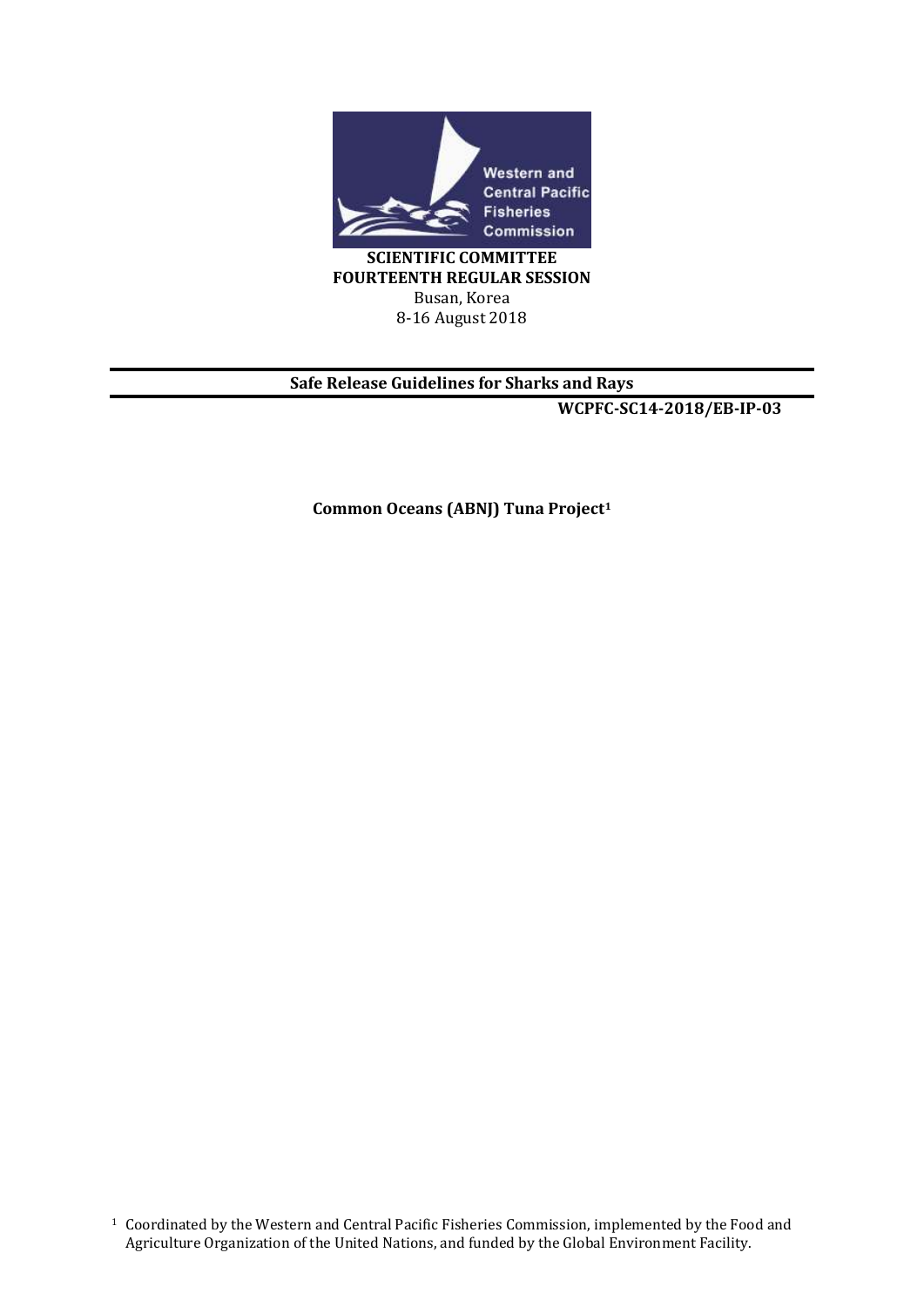### **Safe Release Guidelines for Sharks and Rays**

### **Covering Note**

Shelley Clarke<sup>1</sup>

At its December 2017 meeting in Manila, Philippines, WCPFC14 agreed to task SC14 to: "*develop proposed guidelines for safe release of rays and sharks and taking into account existing standards or guidelines adopted on other fora. The Commission agreed that priority should be given to the development of guidelines for safe release of silky shark and oceanic whitetip sharks.*" (WCPFC14 Summary Report at para. 331)

This topic was discussed at the Workshop on WCPFC Bycatch Mitigation Problem-Solving<sup>2</sup>, where it was suggested that new guidelines should be based on the recently adopted "Best Handling Practices for the Safe Release of Mantas and Mobulids" (**Annex A**) <sup>3</sup>. The following guidance was also provided:

- o *"Use the existing manta and mobulid guidelines as the starting text;*
- o *Add graphics/drawings for the do's and don'ts contained in the existing guideline;*
- o *Consider constructing the format to facilitate conversion to a poster format;*
- o *Modify language as necessary to suit sharks (e.g. weight limits may need to be adjusted for sharks, special language may be needed for thresher sharks); and*
- o *Ensure there is appropriate language regarding the maintenance of crew safety".*

The Common Oceans (ABNJ) Tuna Project agreed to follow these suggestions and prepare a draft document for submission as an information paper to SC14. The attached text and drawings follow the do's and don'ts format for purse seine and longline fisheries used by the adopted manta and mobulid guidelines (**Annex A**), but the text has been considerably shortened and adjusted in some cases. The drawings, which represent placeholders, were taken from two existing sets of guidelines with permission:

- $\Diamond$  Gilman, E. (Editor). 2014. Methods for Longline Fishers to Safely Handle and Release Unwanted Sharks and Rays. Luen Thai Fishing Venture, Resources Legacy Fund, Secretariat of the Pacific Community, The Safina Center. Honolulu, USA. English and Chinese. Available online: [https://sites.google.com/site/seafoodcompaniestunamanagement/home/WCPO\\_Tuna\\_Alignment\\_Grou](https://sites.google.com/site/seafoodcompaniestunamanagement/home/WCPO_Tuna_Alignment_Group/training-materials-for-longline-fishers) [p/training-materials-for-longline-fishers](https://sites.google.com/site/seafoodcompaniestunamanagement/home/WCPO_Tuna_Alignment_Group/training-materials-for-longline-fishers) ; and
- $\Diamond$  Poisson F, Vernet AL, Seret B, Dagorn L (2012) Good practices to reduce the mortality of sharks and rays caught incidentally by the tropical tuna purse seiners. EU FP7 project #210496 MADE, Montpellier, France. Available online: <https://www.bmis-bycatch.org/references/injt2ke5>

It is anticipated that new illustrations would be prepared if there is interest in formalizing these guidelines for adoption by the Commission.

SC14 is invited to consider the attached materials while discussing how best to respond to WCPFC14's request.

 $\overline{a}$ 

<sup>1</sup> Common Oceans (ABNJ) Tuna Project, Food and Agriculture Organization of the United Nations, Rome, Italy <sup>2</sup> Held on 28-30 May 2018 in Nouméa, New Caledonia; see WCPFC-2018-SC14/EB-WP-12

<sup>3</sup>[https://www.wcpfc.int/system/files/Att%20P%20Guidelines%20for%20safe%20handling%20of%20mant](https://www.wcpfc.int/system/files/Att%20P%20Guidelines%20for%20safe%20handling%20of%20mantas%20and%20mobulids.pdf) [as%20and%20mobulids.pdf](https://www.wcpfc.int/system/files/Att%20P%20Guidelines%20for%20safe%20handling%20of%20mantas%20and%20mobulids.pdf)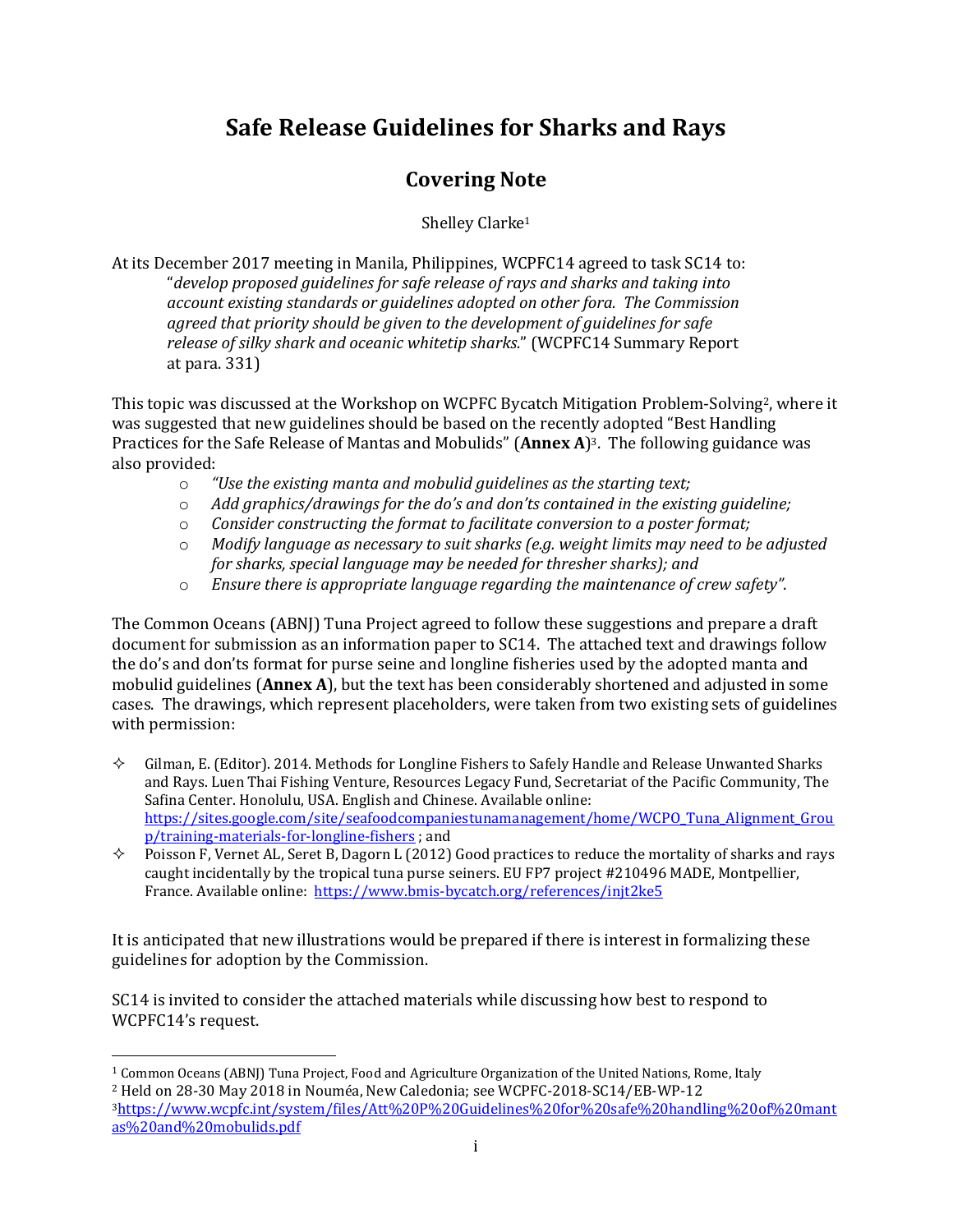# WCPFC Safe Release Guidelines for Sharks and Rays (other than whale sharks)

Draft for discussion at SC14 EB-IP-03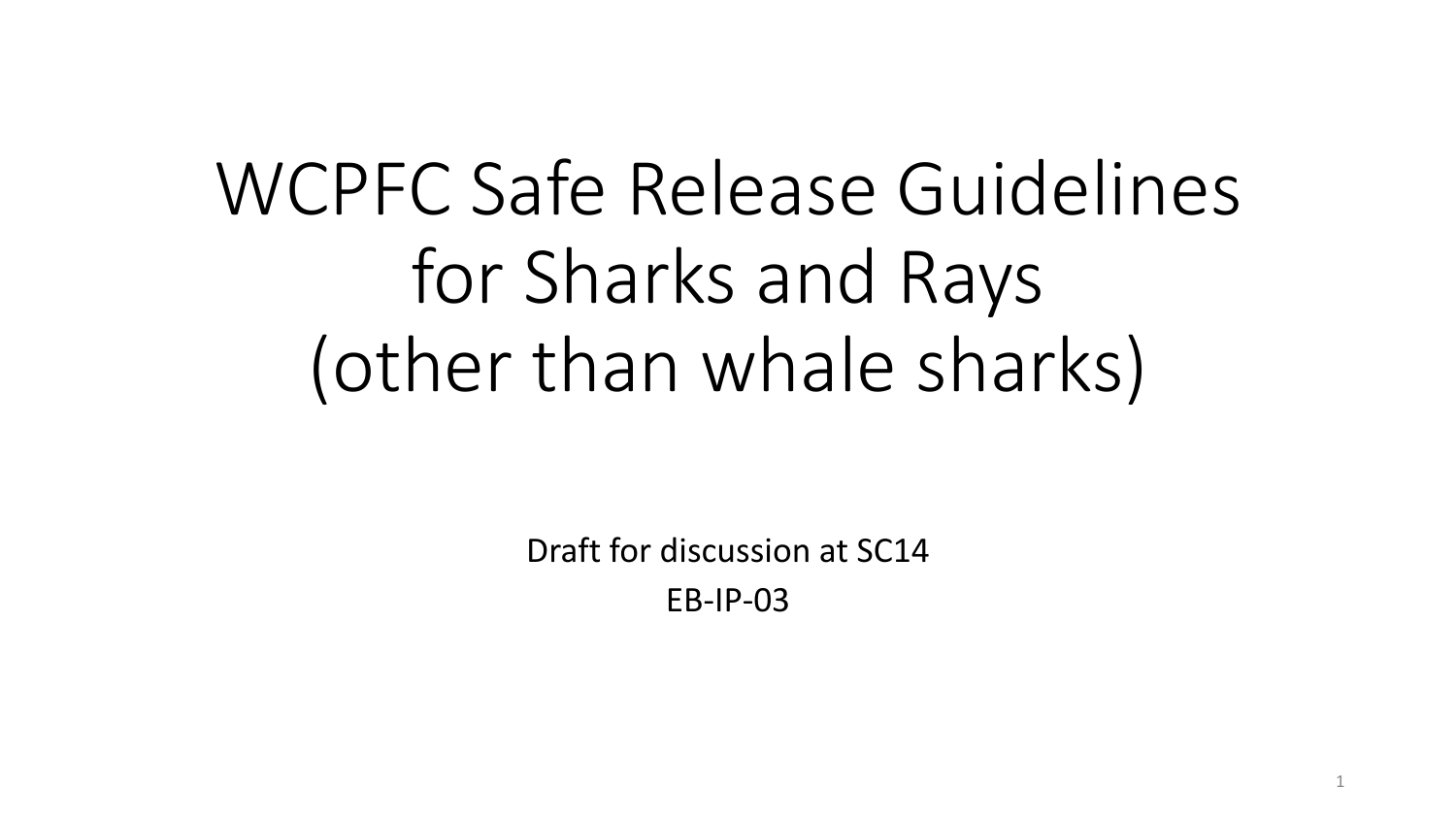# Purse Seine Fishery



**SAFETY FIRST -**

**Even if sharks and rays appear dead, keep away from sharks' jaws** ! **and stingrays' tails to avoid injuries and being struck.**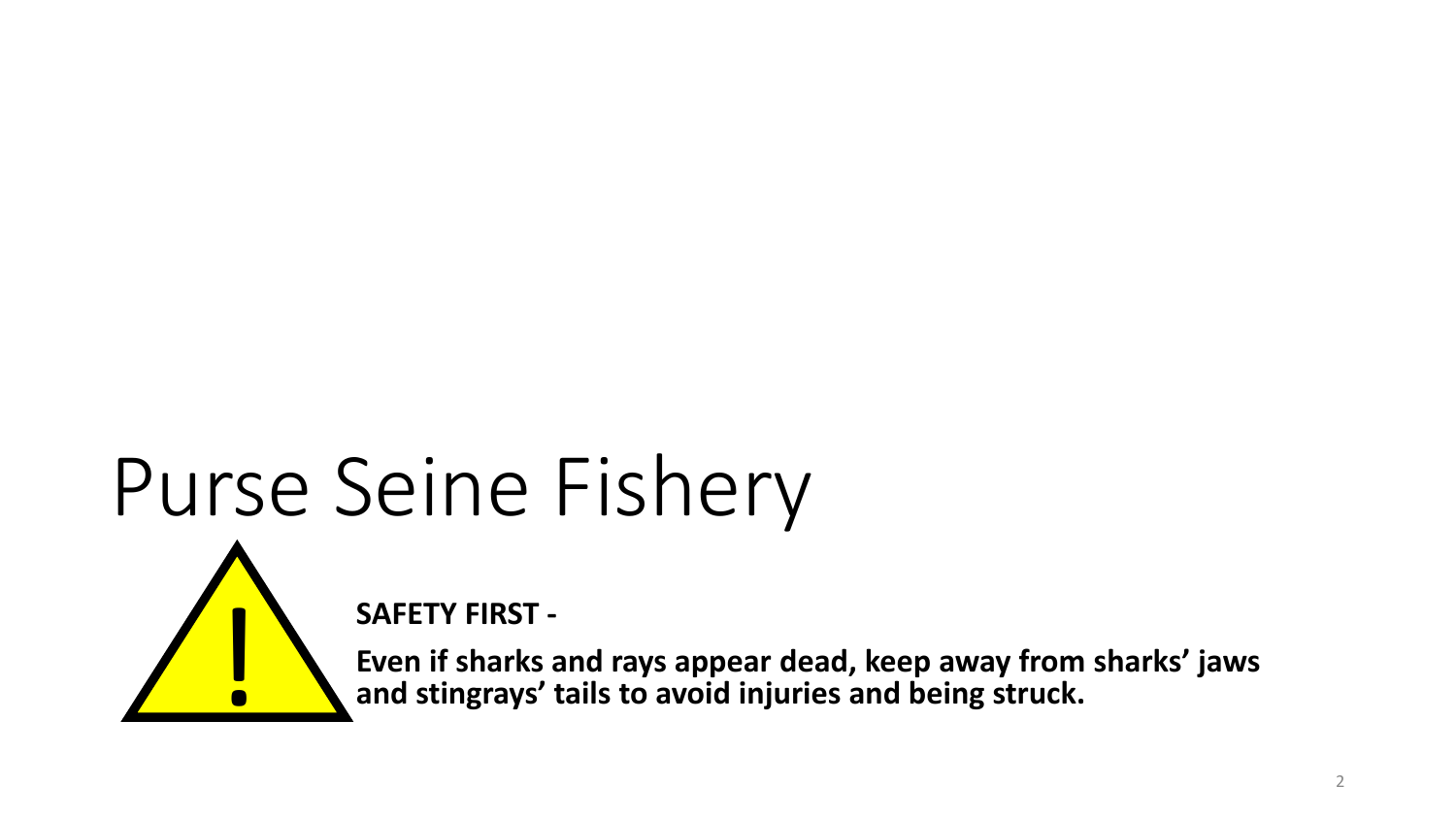## Do: Release while still free-swimming, if possible

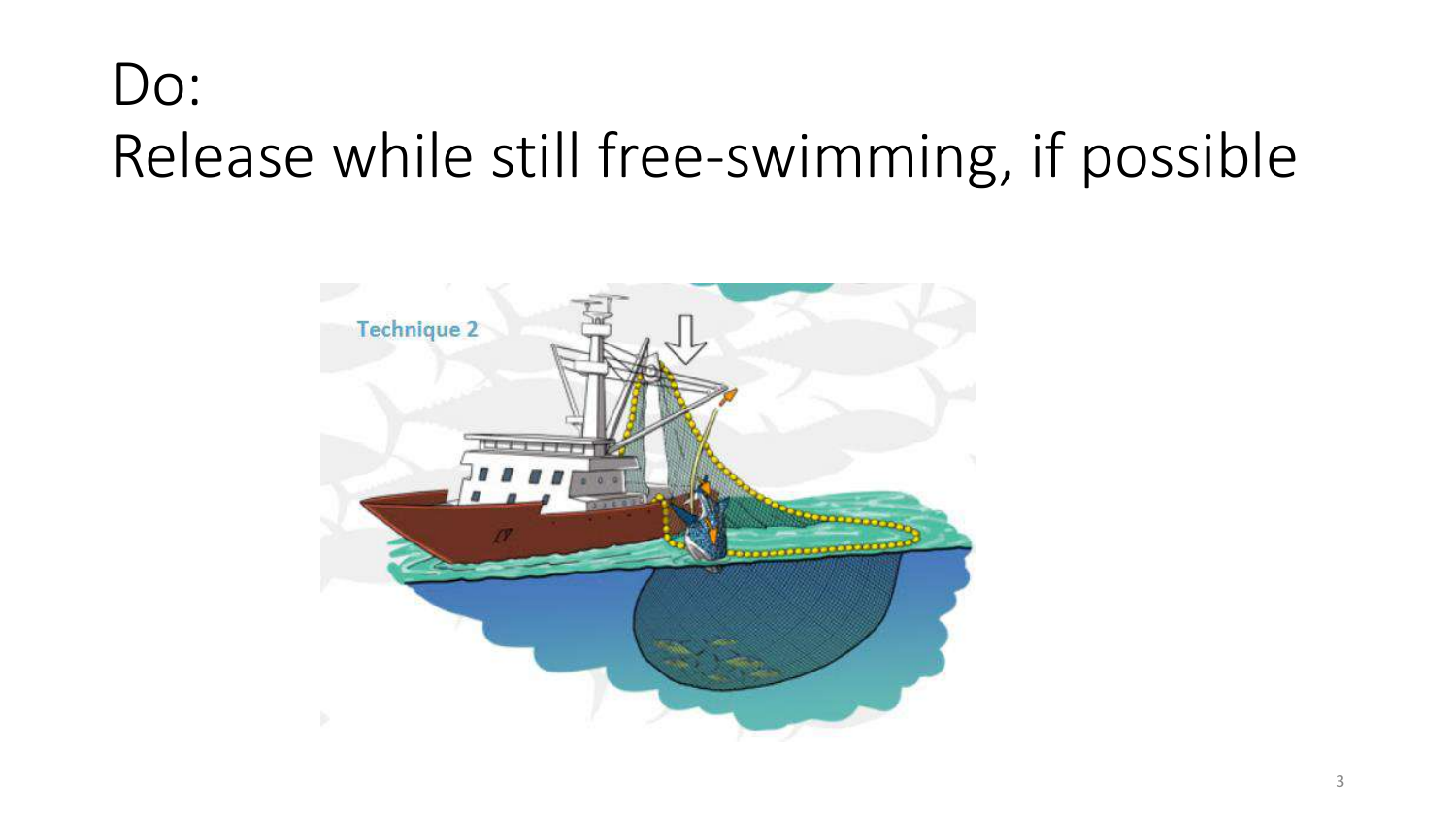### Do: Brail larger sharks and rays (>10 kg) to deck, then release using a cargo net or canvas sling

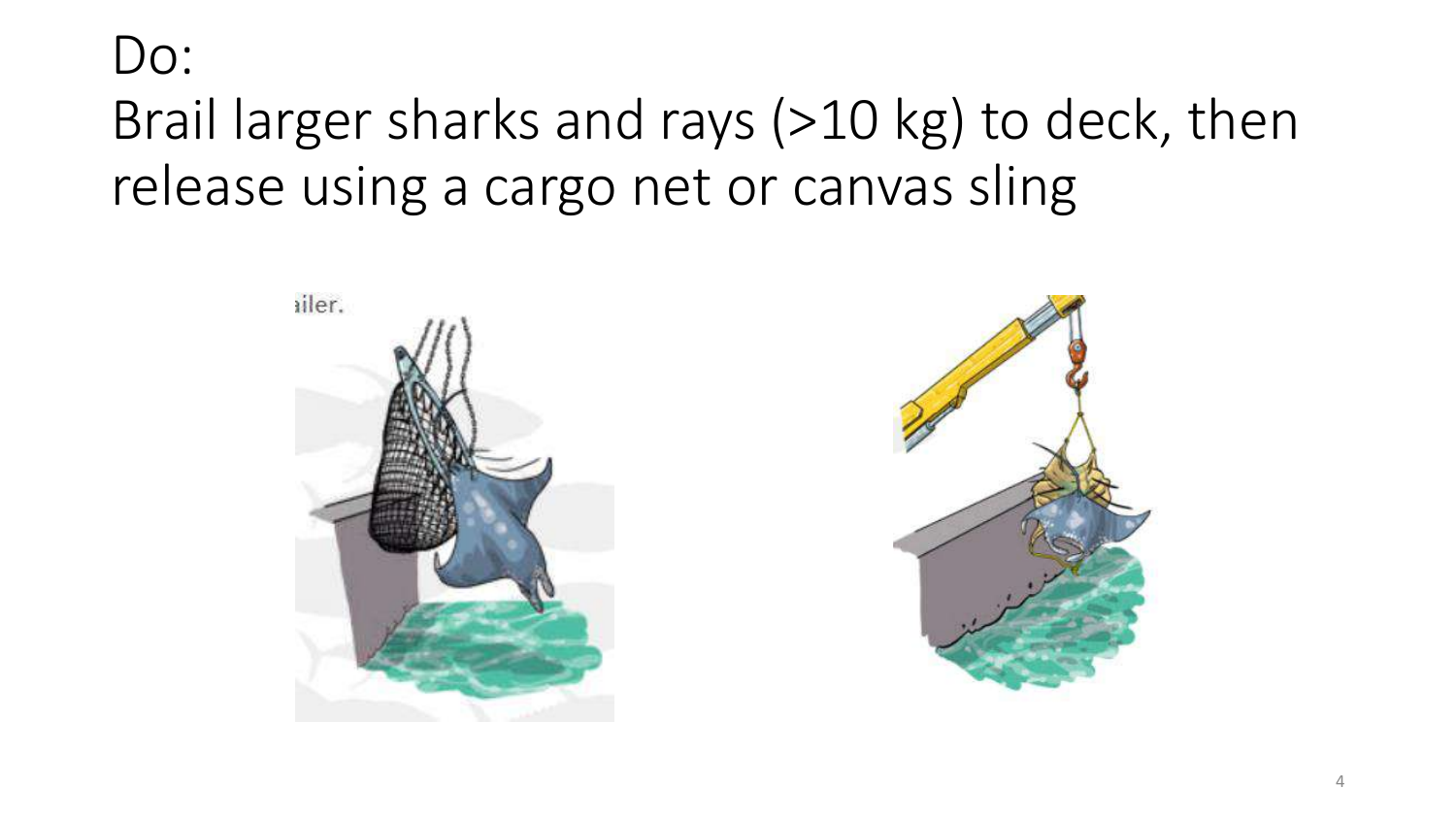### Do: Handle smaller sharks and rays (<10 kg) with 2 people using a stretcher, if possible

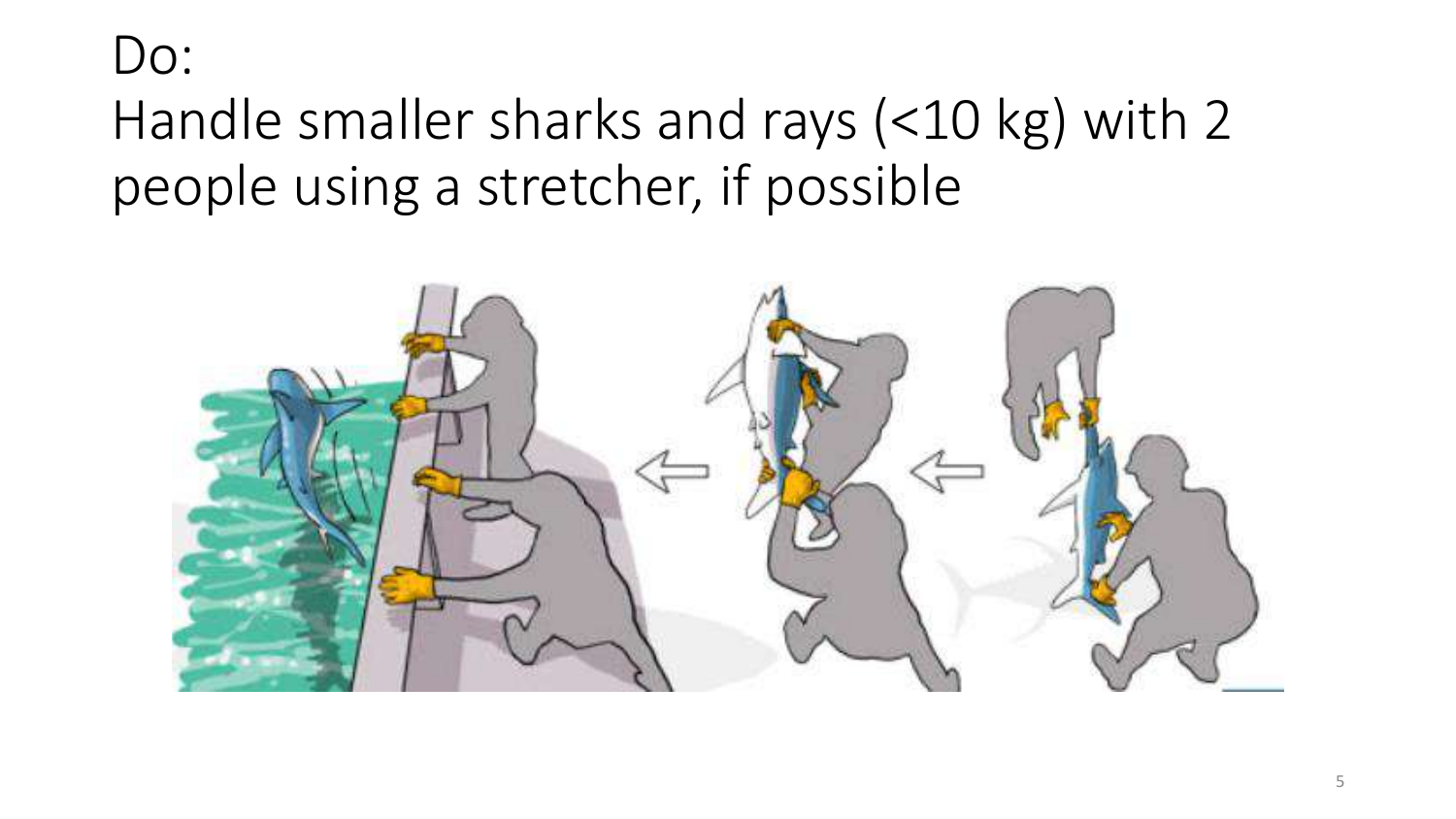## Do: Cut away entangled netting to release

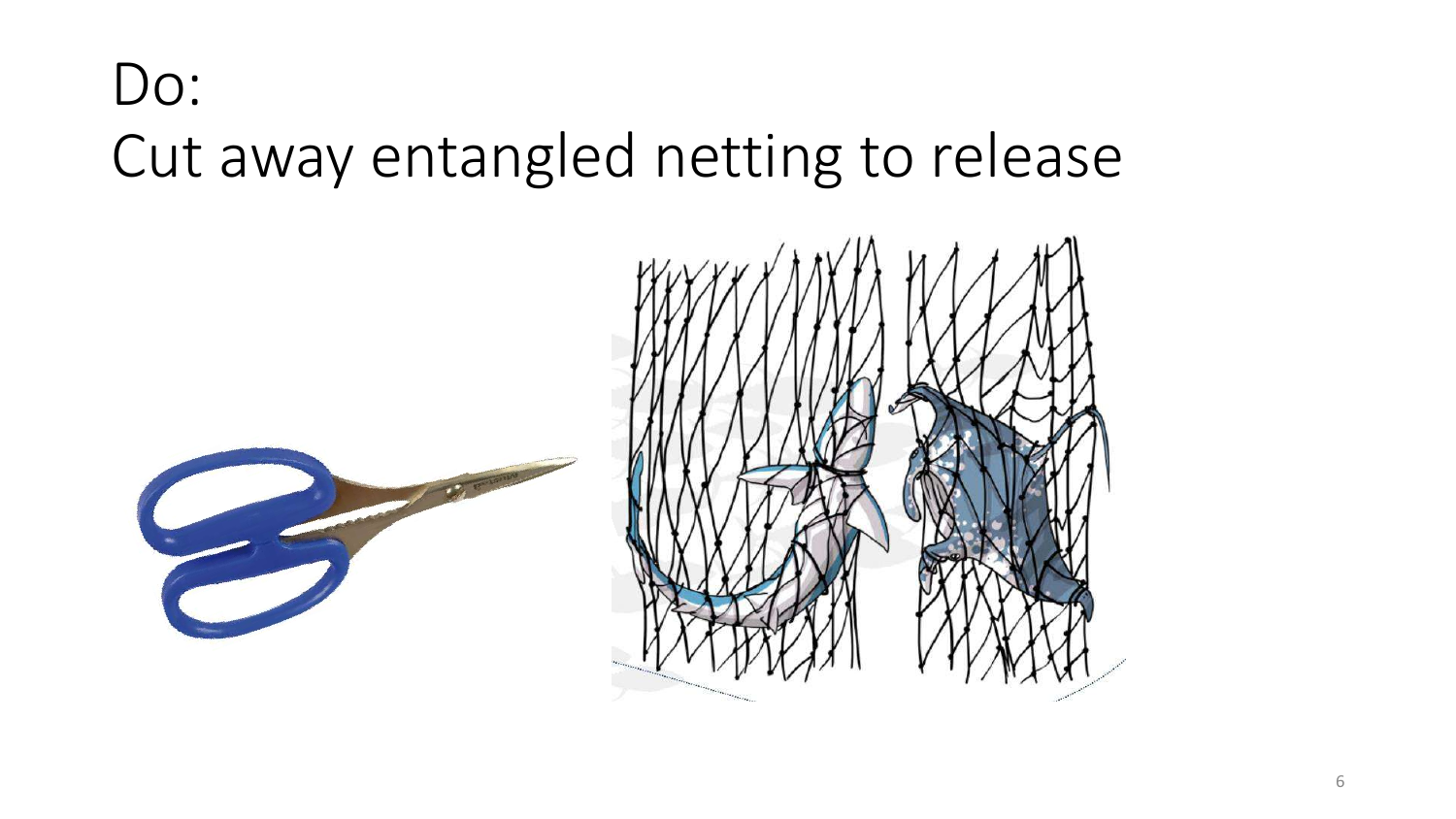### Do not: Leave the animal on deck for a long time

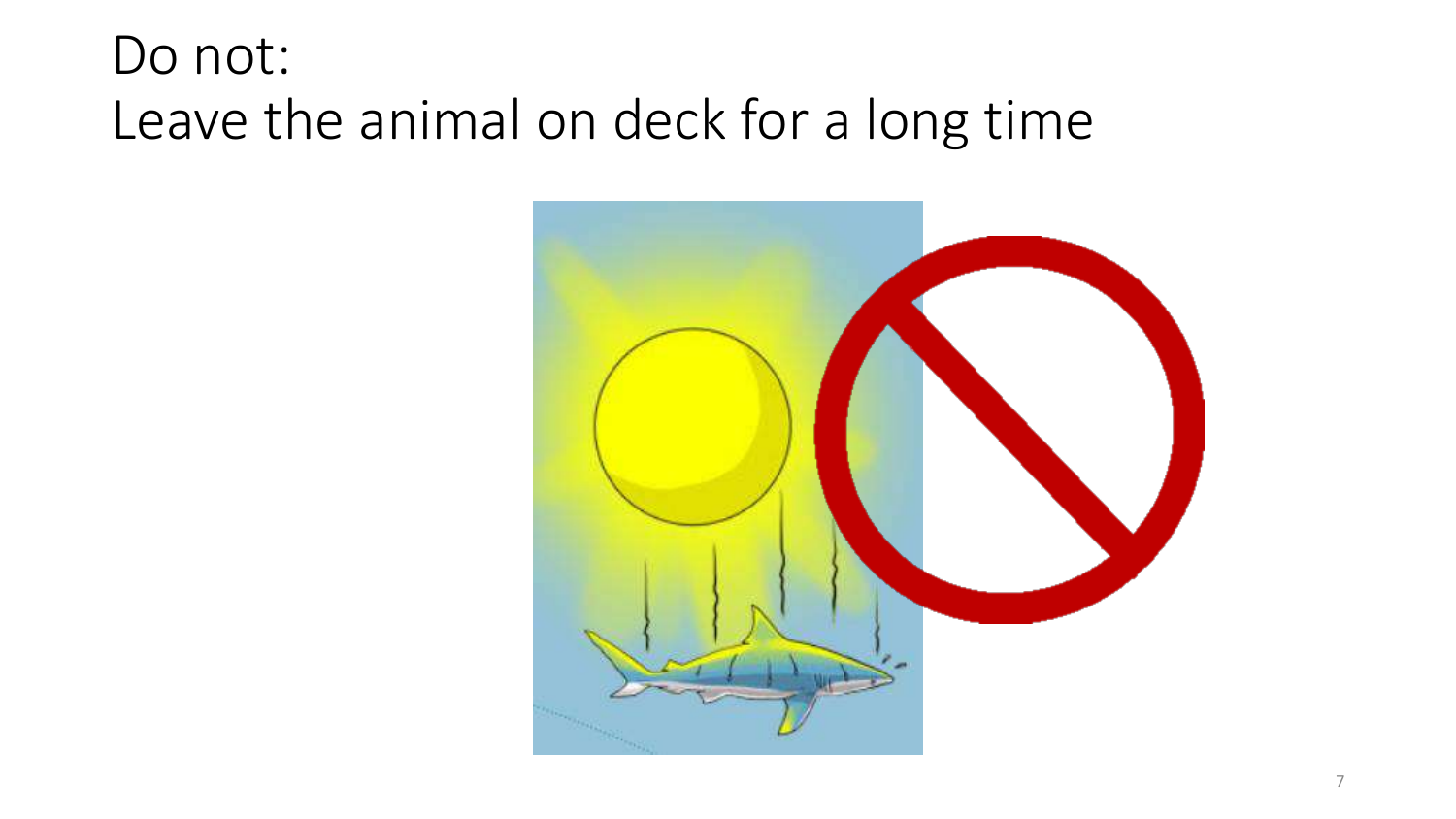## Do not: Punch holes through the bodies

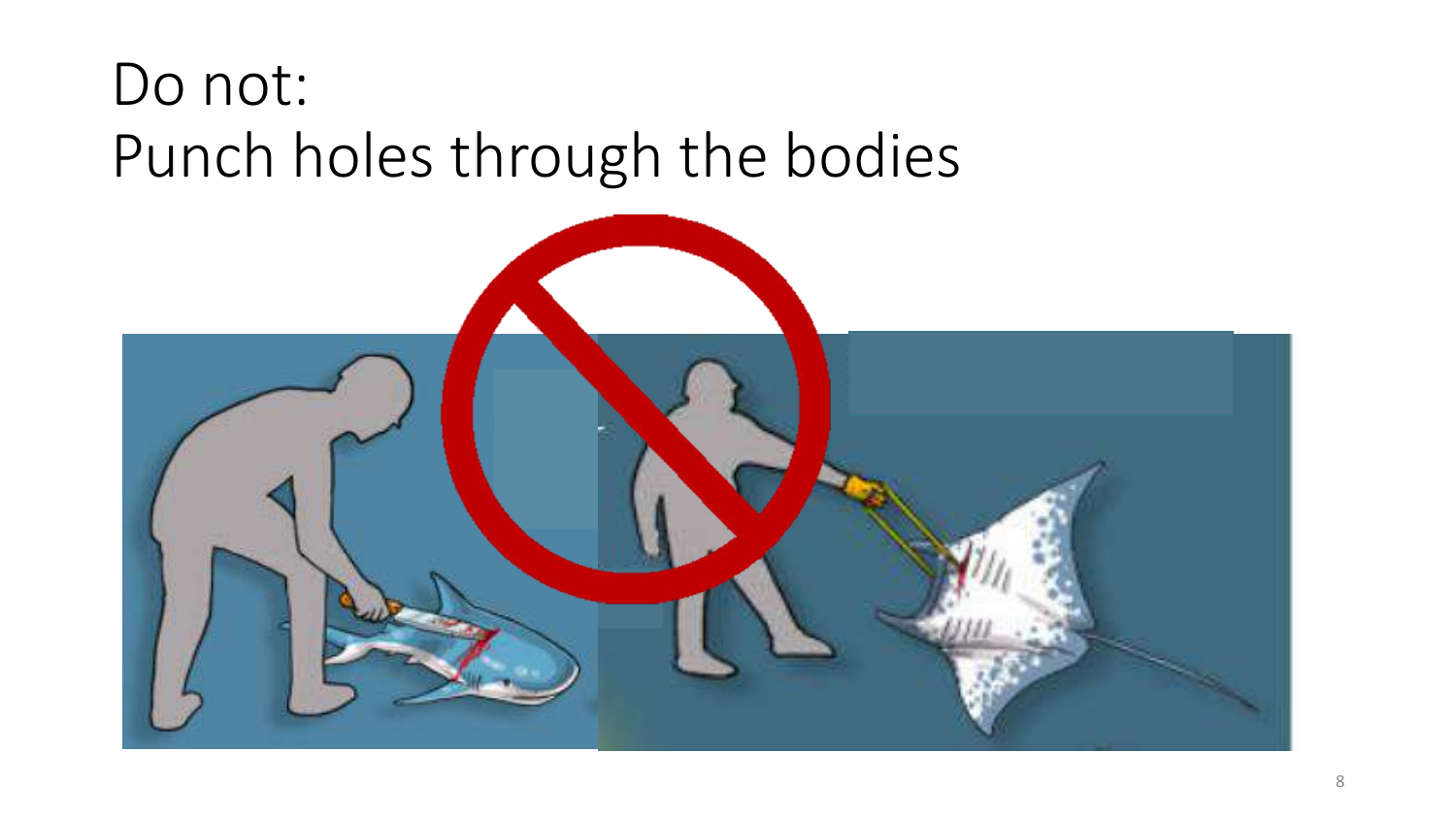# Do not: Drag, carry, lift or pull by head or tail

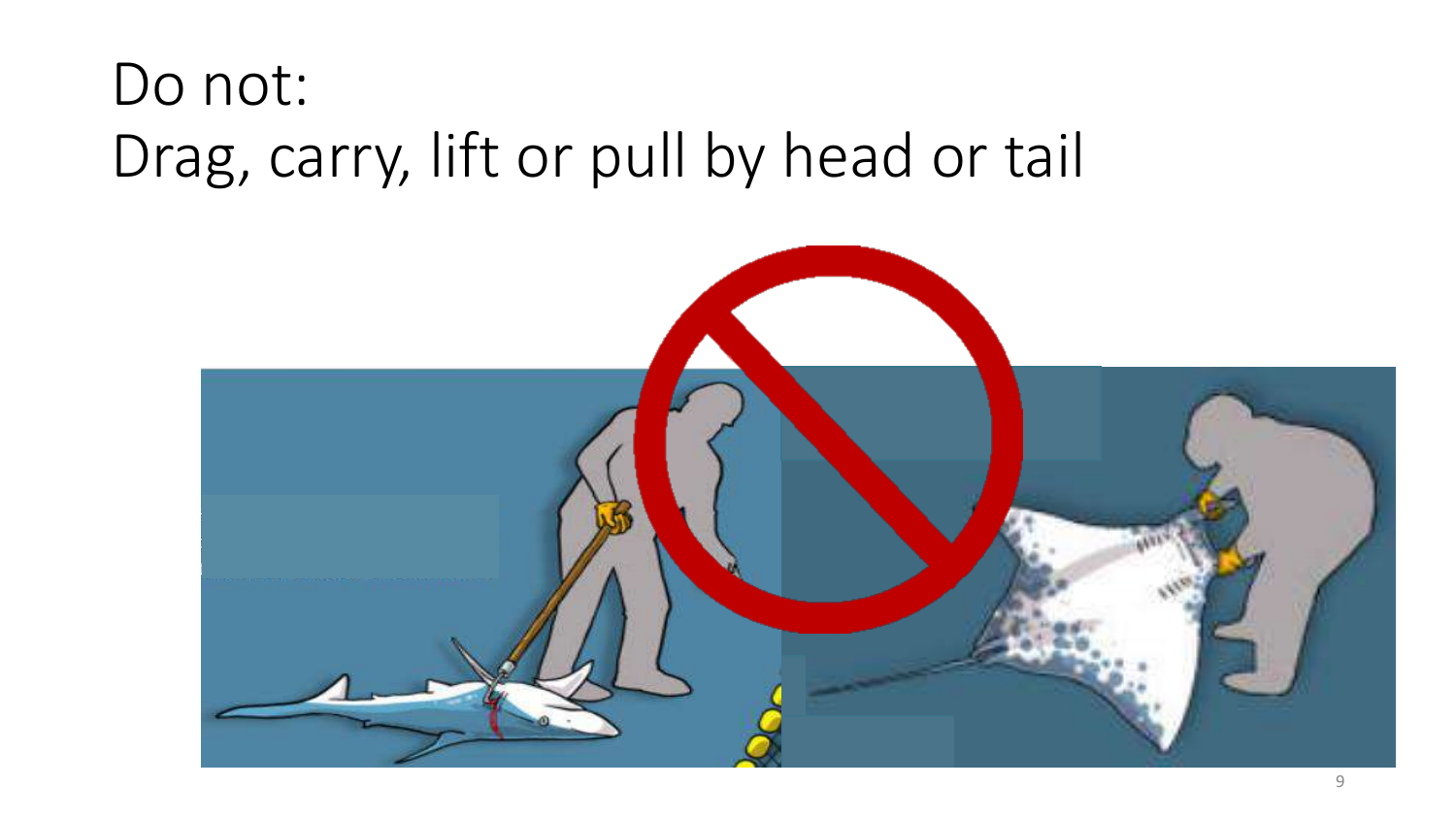# Longline Fishery



**SAFETY FIRST -**

**Even if sharks and rays appear dead, keep away from sharks' jaws** ! **and stingrays' tails to avoid injuries and being struck.**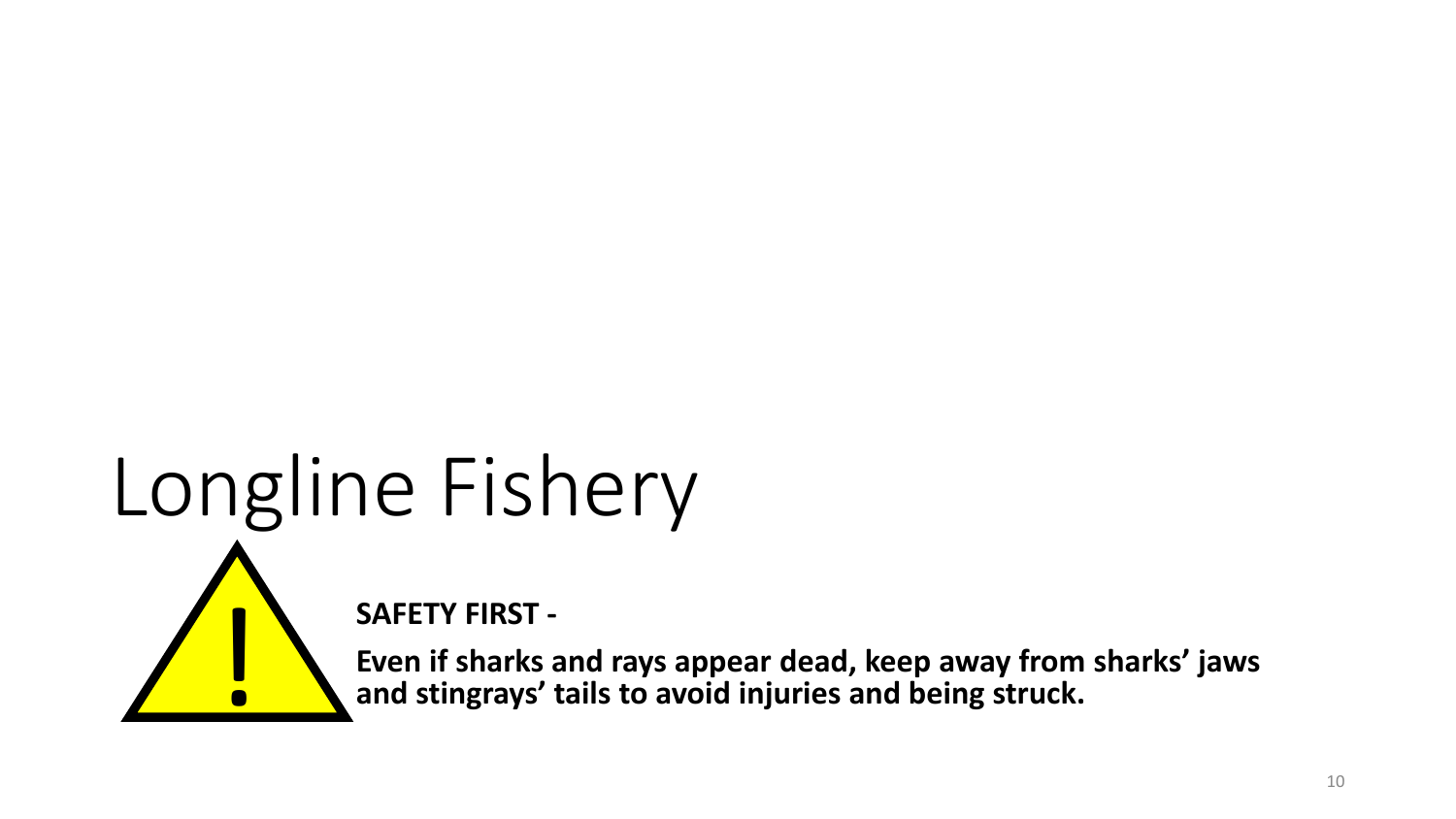### Do: Release large animals (>10kg) in the water, if possible, and cut the gear as close as possible to the hook



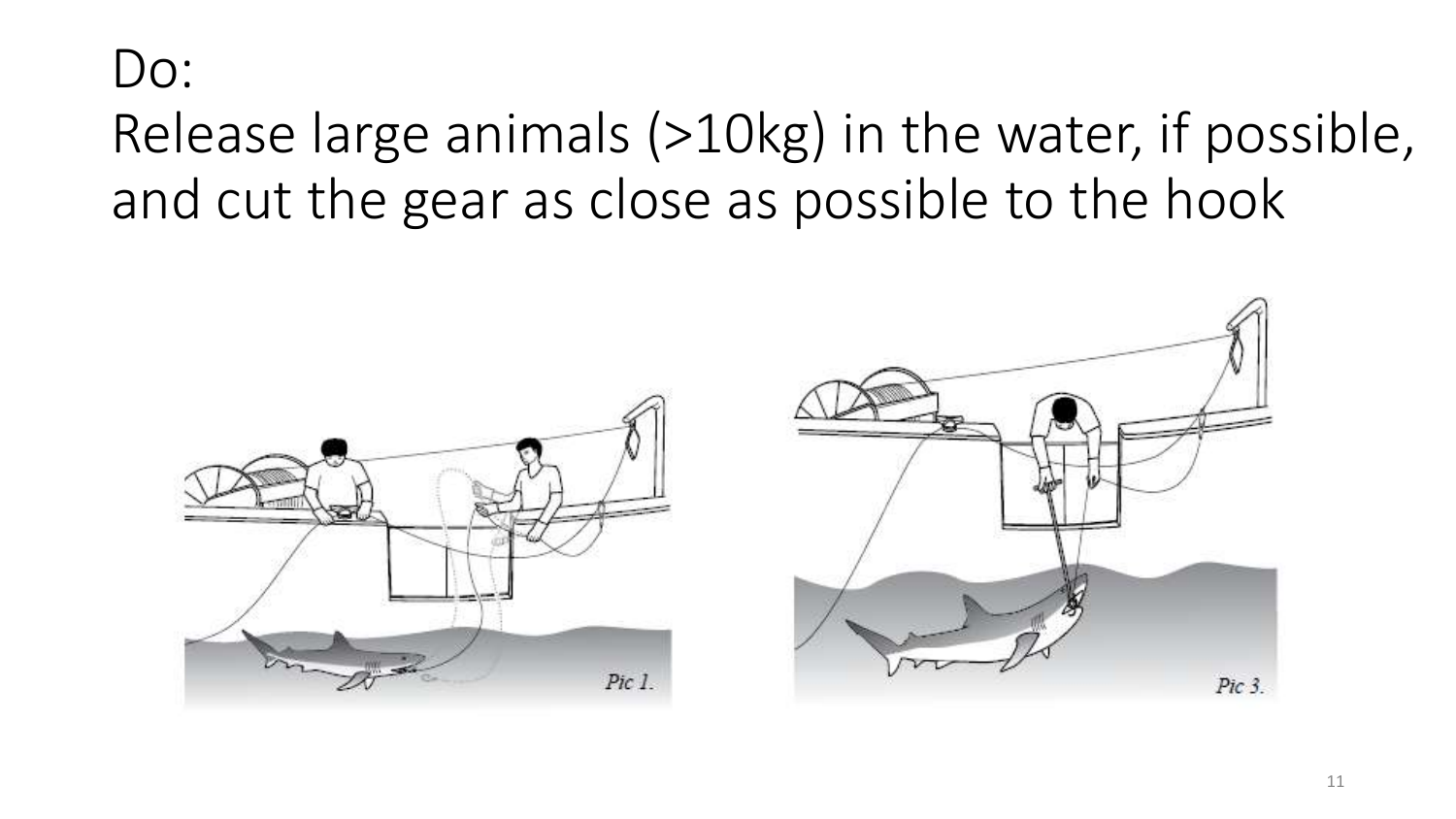### Do: Bring small animals (<10kg) onboard and the cut gear as close as possible (< 50 cm) to the hook



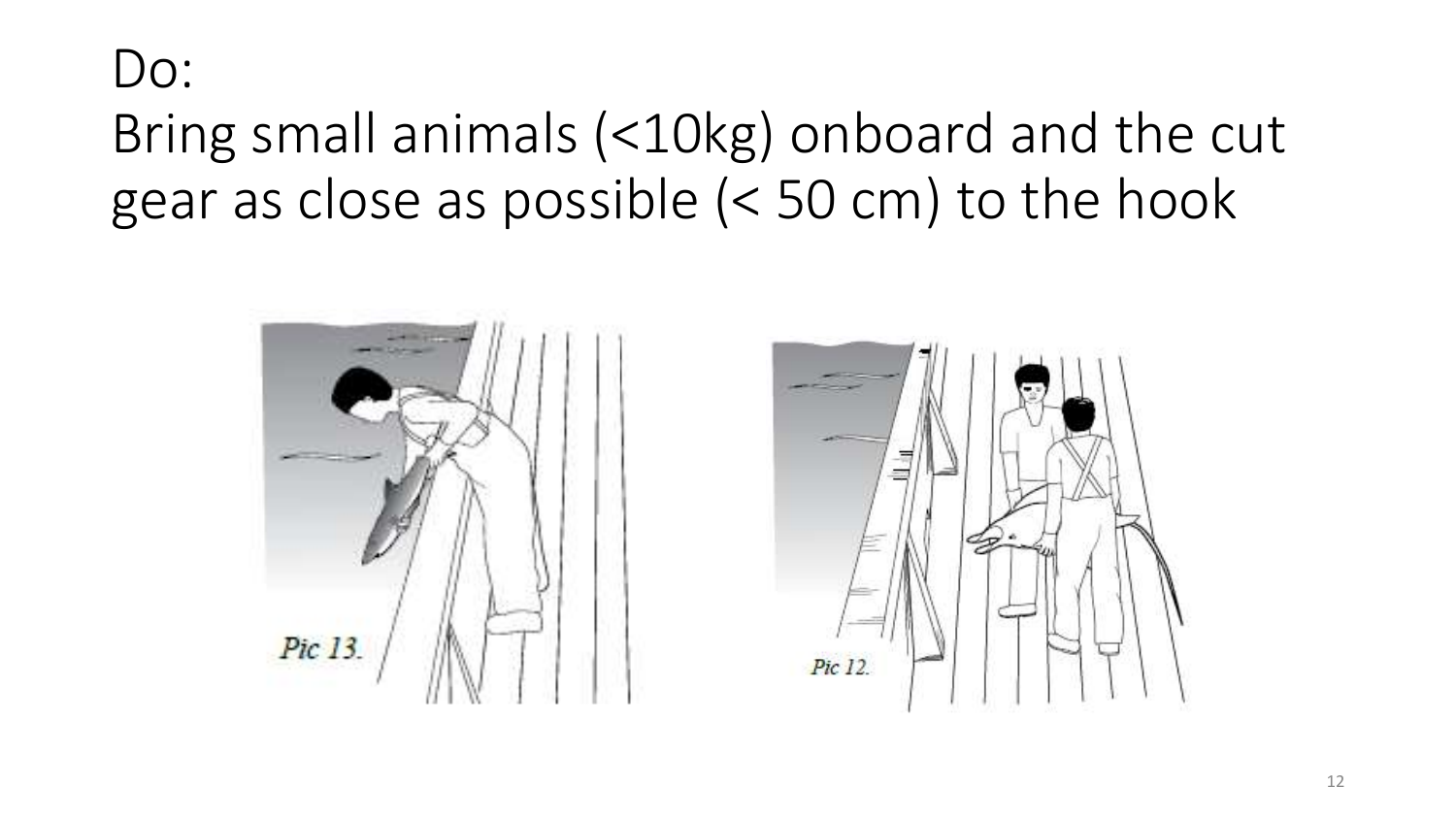### Don't: Hit the animal against any surface to release the line

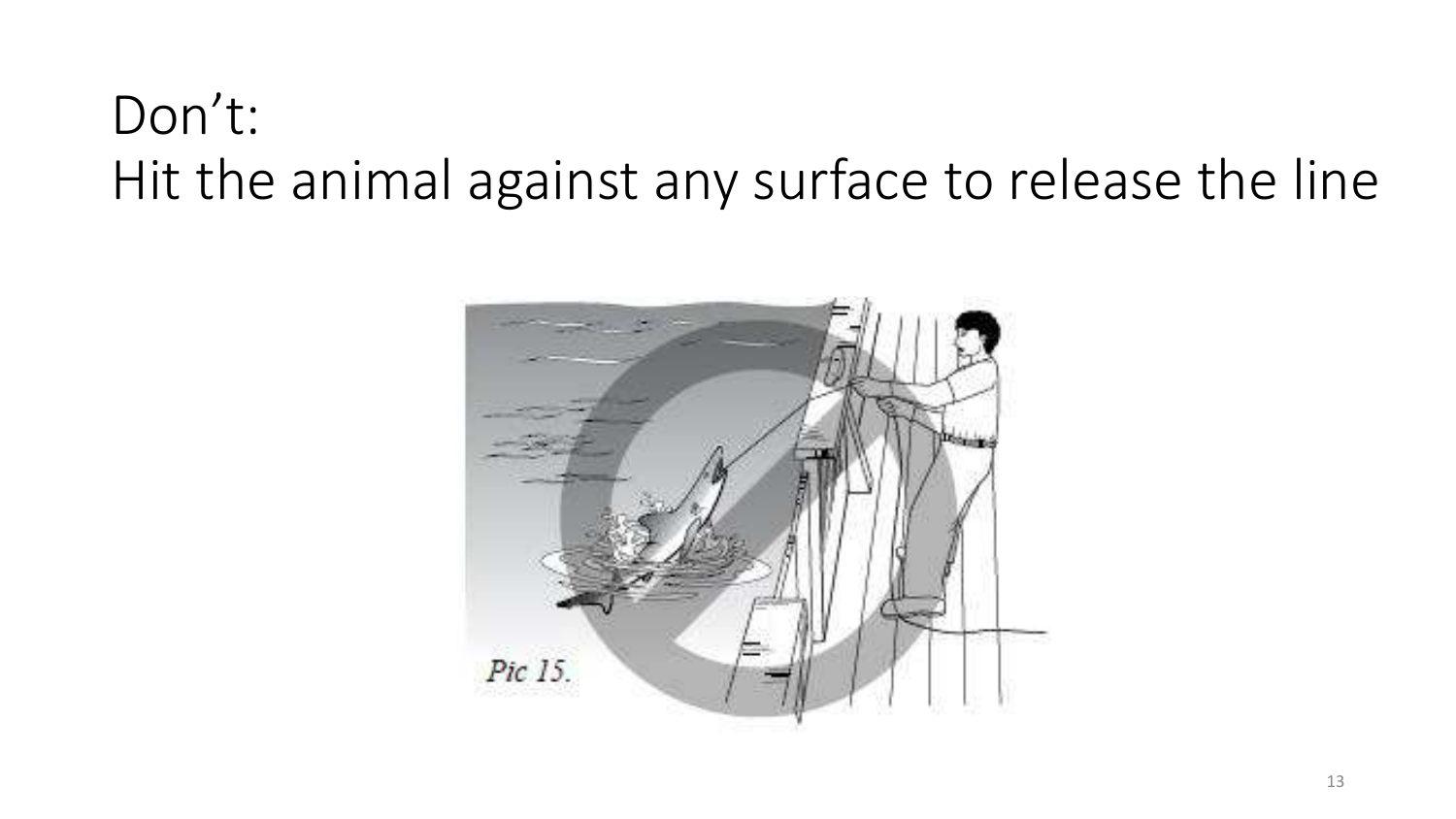### Don't: Try to dislodge a deep hook by pulling or using a de-hooker

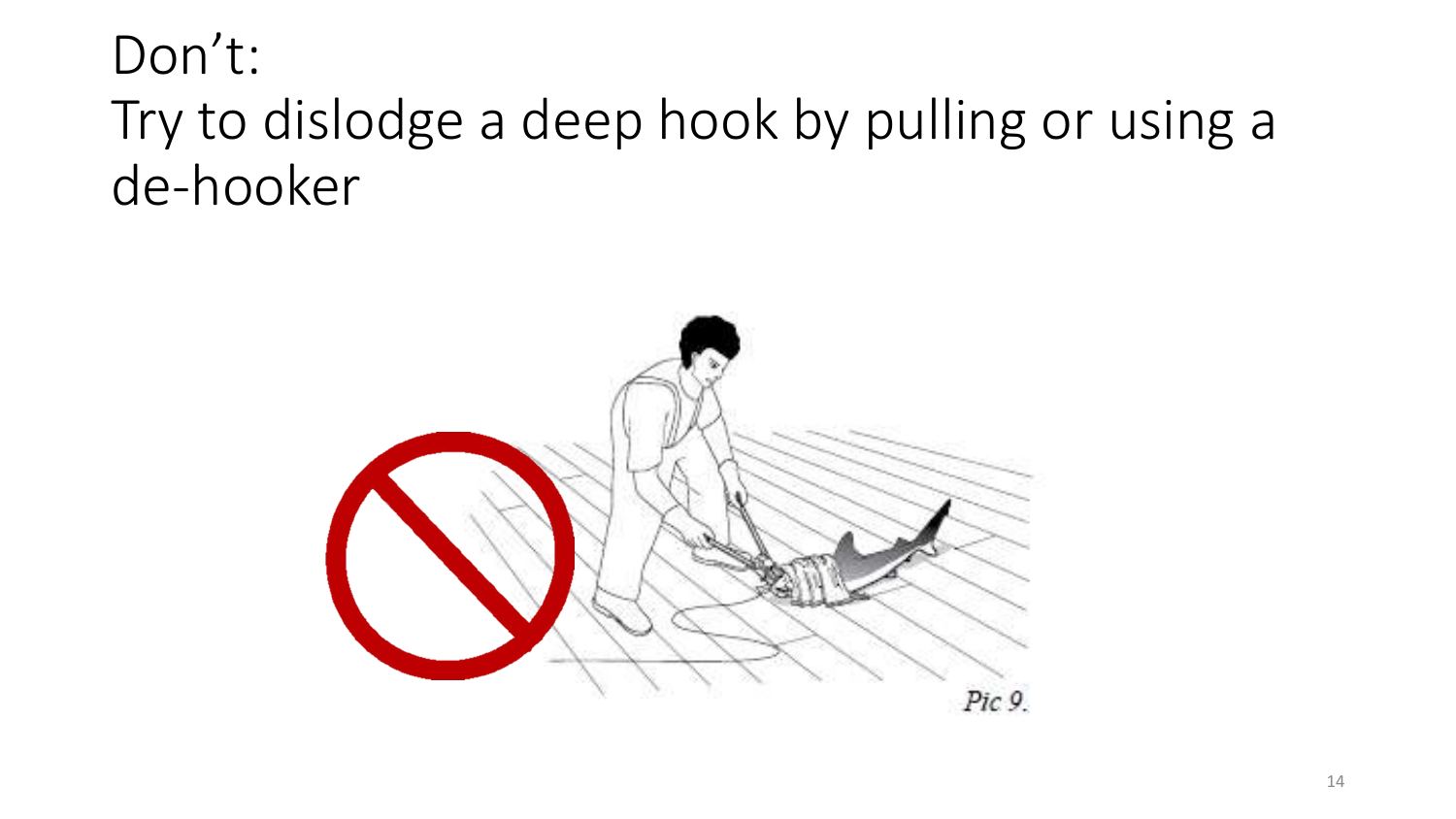



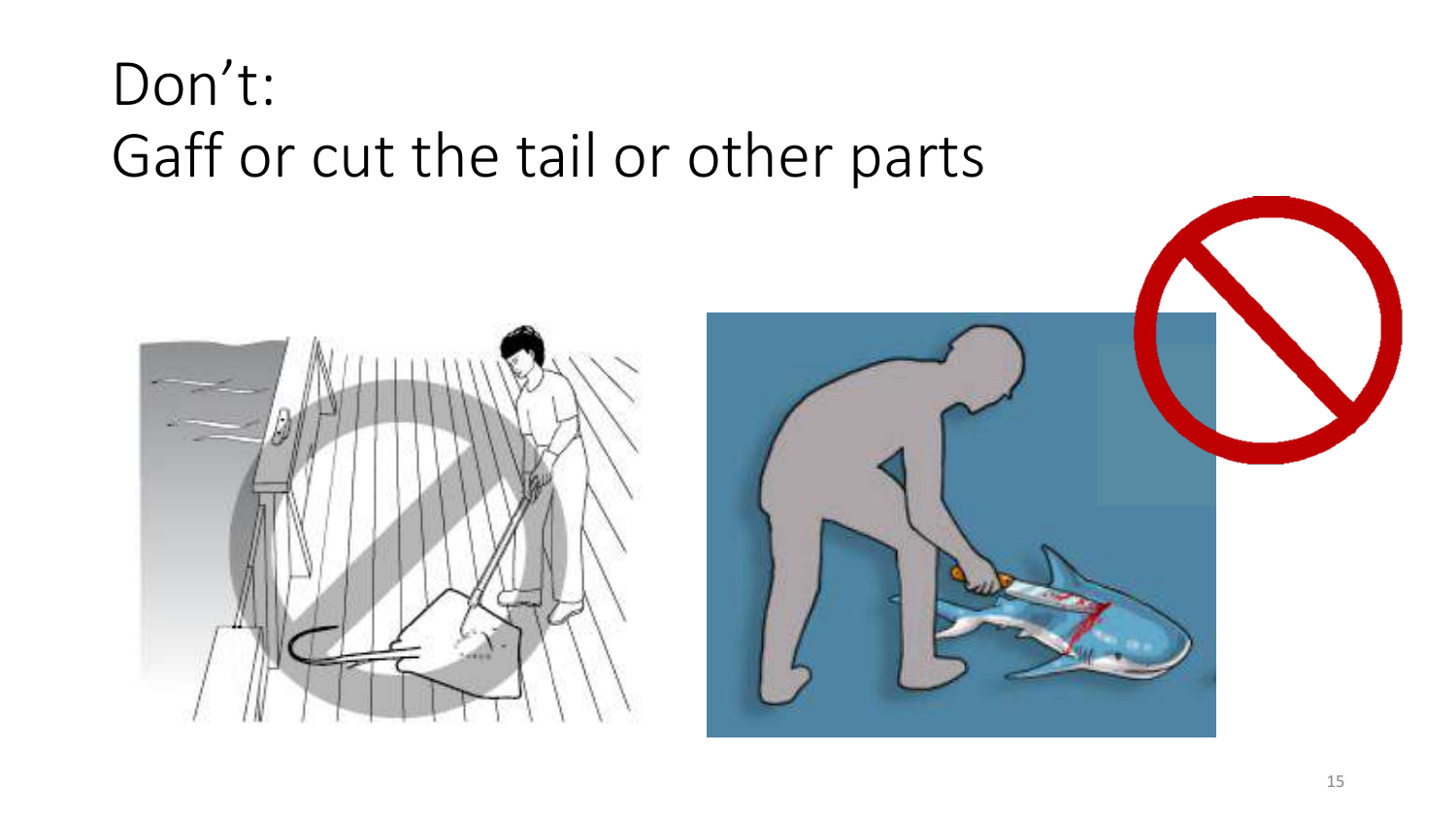### Don't: Carry, lift or pull by the tail, gills or cephalic lobes

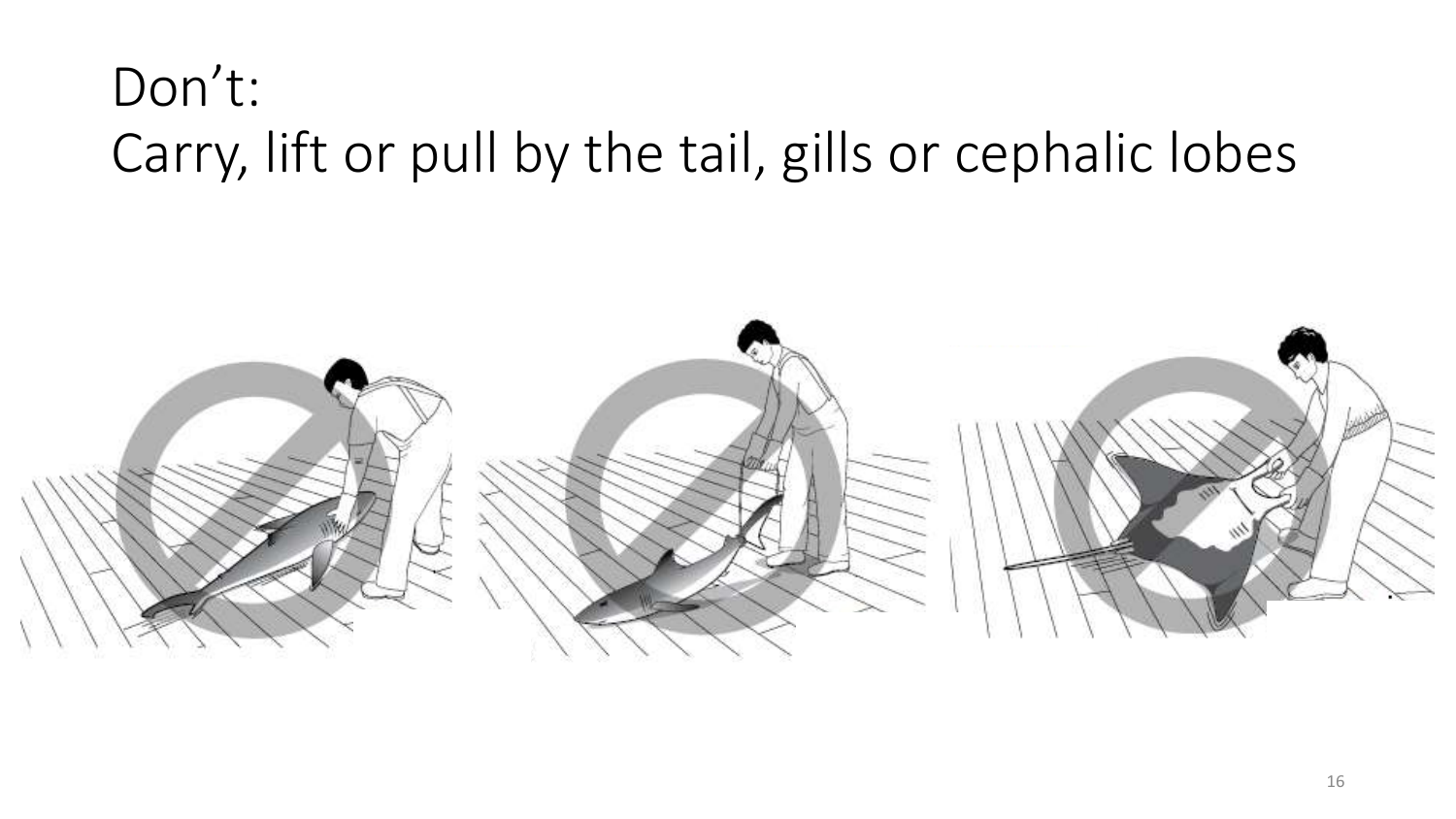#### WCPFC14 Summary Report Attachment P



### **FOURTEENTH REGULAR SESSION**

Manila, Philippines 3 – 7 December 2017

#### **BEST HANDLING PRACTICES FOR THE SAFE RELEASE OF MANTAS & MOBULIDS**

At WCPFC13, the Commission designated six species of manta and mobulid rays as key shark species for assessment in December 2016 and called for the development of safe release guidelines for manta and mobulid rays during SC13.

The following are recommended non-binding guidelines of best handling practices of manta and mobulid rays for both purse seine and longline fisheries:

#### *Purse Seine*

#### **Do's:**

- Release rays while they are still free-swimming whenever possible (e.g. back down procedure, submerging corks, cutting net).
- It is preferable that larger rays  $(>60 \text{ kg})$ , that are too large to be lifted safely by hand are brailed out of the net and released using a purpose built large-mesh cargo net or canvas sling or similar device as recommended in document SC08-EB-IP-12 (Poisson *et al*. 2012, Good practices to reduce the mortality of sharks and rays caught incidentally by the tropical tuna purse seiners). [Note: It is preferable that release nets or devices are prepared prior to each set.]
- It is preferable that small  $( $30 \text{ kg}$ )$  and medium rays  $(30-60 \text{ kg})$  are handled by 2 or 3 people and carried by the sides of its wings or preferably using a purpose-built cradle/stretcher while ensuring the safety of the crew.
- When entangled in netting, carefully cut the net away from the animal and release to the sea as quickly as possible while ensuring the safety of the crew.

#### **Don'ts:**

- Do not leave a ray on deck until hauling is finished before returning it to the sea.
- Do not punch holes through the bodies of rays (e.g. to pass a cable or line through for lifting the ray).
- Do not gaff, drag, carry, lift or pull a ray by its "cephalic lobes" or tail or by inserting hooks or hands into the gill slits or the spiracles.